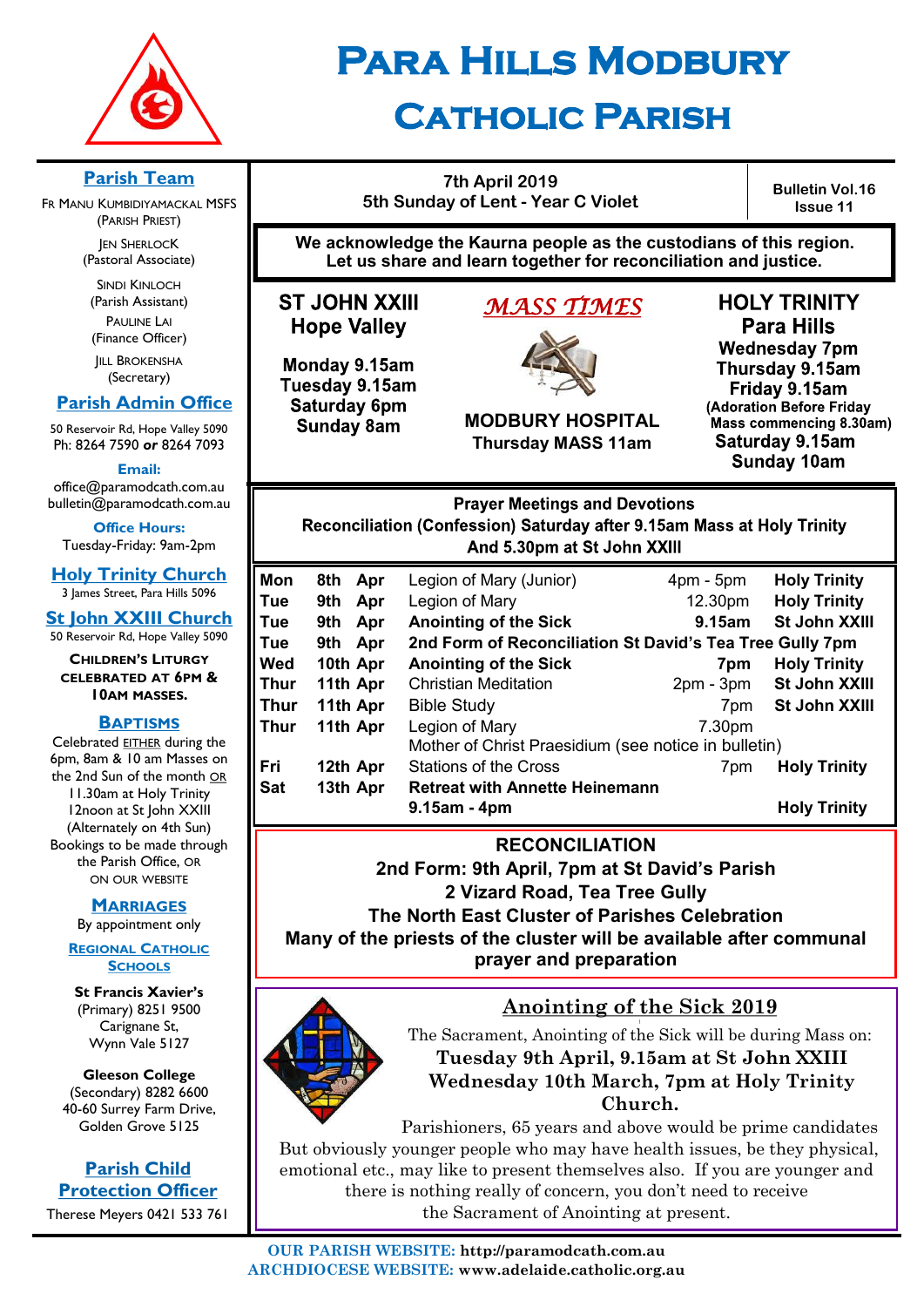#### **God of Mercy and Compassion**

Reminding us of God's readiness to forgive sin and to restore people to His friendship, today's gospel challenges us to show the same mercy to the sinners around us and to live as forgiven people, actively seeking reconciliation. The sinful woman's story of sin committed, and sin forgiven in today's Gospel shows the inexhaustible mercy and compassion Jesus grants to sinners. It invites us to recognise and experience in our lives both God's Justice and His Mercy. We bear witness to the Justice of God by confessing our sinfulness and determining to avoid sin, and we bear witness to God's Mercy by accepting the

forgiveness of our sins and by determining to forgive those who have offended us. Mercy and pardon are the hallmark of the Christian.

The Jewish civil and criminal code considered three grave sins as punishable by death, namely idolatry, murder and adultery. Deuteronomy prescribes death by strangulation for a married woman caught in adultery. If the guilty woman is betrothed, she has to be stoned. In both cases they have violated God's sixth commandment and have destroyed the fidelity and unity of marriage. "It is a terrible thing for a sinner to fall into the hands of his fellow sinners."

(F. B. Meyer). His opponents wanted to use the occasion to embarrass Jesus, because he had the reputation of

proclaiming God's mercy toward sinners. If he insisted on following the Law exactly, his reputation as a prophet of God's mercy would be open to question. Besides, if Jesus consented to her death by strangulation or stoning, he would be violating the Roman law, which forbade killing by private citizens. If he took the side of the adulterous woman, he was open to the charge of ignoring God's Law and God's Justice as given by Moses. This was the ingenious trap they had set for Jesus.

Initially, though Jesus showed his lack of interest in the case by simply writing on the ground, He gave fair verdict. Perfectly understanding the secret intentions of her self-righteous accusers and the helplessness of the repentant sinner, Jesus gave his verdict: "Let the one among you who is without sin be the first to throw a stone at her." Thus, Jesus turned the accusers' attention back on themselves and made them realise that they, too, were sinners. St. Augustine puts Jesus' stand as follows: "Let this woman be punished, but not by sinners; let the law be applied, but not by its transgressors." Thus, Jesus ingeniously escaped from the trap by leaving the judgment to the consciences of the accusers. This reduced the accusers to silence, prompting them to leave in shame. According to Jewish custom, the eldest should have begun the stoning. But the accusers melted away, beginning with the elders. By appealing to the Justice of God and the injustice of humans, Jesus upheld God's mercy. The moral of the story is not that sin is of no importance, or that God does not punish sin, but that God extends mercy to repentant sinners in order that they may turn from their sins.

We need to become forgiving people, ready for reconciliation by learning as Jesus taught to hate the sin and love the sinners showing them mercy, compassion, sympathy and acceptance, leading them to Jesus' ways by our own exemplary lives. Let us always be mindful of the fact that we have no right to judge others.

Tanulumbedramatakal

| Readings for 14th April 2019 |      |                 |  |  |  |  |  |  |
|------------------------------|------|-----------------|--|--|--|--|--|--|
| 1st Reading Isaiah           |      | $50:4 - 7$      |  |  |  |  |  |  |
| 2nd Reading Philippians      |      | $2:6 - 11$      |  |  |  |  |  |  |
| Gospel                       | Luke | $22:14 - 23:56$ |  |  |  |  |  |  |

#### **Our Community's Prayer Petitions**  *PLEASE NOTE: THE NAMES ON THE SICK LIST WILL REMAIN FOR TWO MONTHS ONLY UNLESS OTHERWISE NOTIFIED.*

**BULLETIN PRAYER LIST:** Please note that names can only be added to this list by immediate family, or the ill person themselves (for reasons of privacy).

#### **Please Remember in your Prayers Those who are sick, especially:**

Sylvia Gisi, Asher Caudle, David North, Elijah Neri, Wayne Collins, Antoinette Pascale, Marg Dolman, Charlotte Fussell, Selena (Rose) Quinn, Phyllis Anthony, Pam Ridley, Reta Lockyer, Michael Pritchard, John MacGrath, Ken Robinson, Graham Armstrong, Mary Redmond, Graham Speed, Marlen Piineda, David Truman, Bruce Mc Andie, Rosa Maria Santos, Sean Molloy, Betty Roper, Imperia De Ionno, Julie Reimann, Imelda Schulz, Maddison Calleja, Janice Forrester, Ray Zielonka, Jim Marlow, Gerry Canavan, Jayden Lee, Audrey Athayde, Marie Boulton, Sr. Marleen Dewar OLSH, Kay Kennedy, Rita Robinson, Eileen Ryan, Gary Lockyer, Yvonne Summers, Darcy Ridley, Marie Bakaj, Regan Barry, Dudley Dolman, Fr. Michael Walsh, Pat Feutrill, Paul Holmes, Michael Lochhead.

#### **Recently Deceased**

John Cherry, Monsignor Denis Edwards

#### **Saints/Feast Days Of the Week**

11th St St Stanislaus<br>13th St Martin

13th St Martin<br>14th Palm Sur

Palm Sunday of the Passion of the Lord



**Chrism Mass will be at St Francis Xavier Cathedral on Monday, 15th April at 6pm.**



#### **STATIONS of the CROSS**

**Stations of the Cross on Friday Nights during Lent at HOLY TRINITY Church Para Hills, at 7-00pm** 

**PARISH PASTORAL COUNCIL The next meeting for the Parish Pastoral Council is on Tuesday, the 9th April at St John XXIII Meeting Room at 7pm.**

#### VOLUNTEER BRIEFING

Volunteer Briefing at St Augustine's, 23 Commercial Road, Salisbury, Thursday, April 11th 11:00am-12:30pm If you wish to attend please contact: Catholic Archdiocese of Adelaide, Child Protection Unit, 8210 8159 or by email:

IMannik@adelaide.catholic.org.au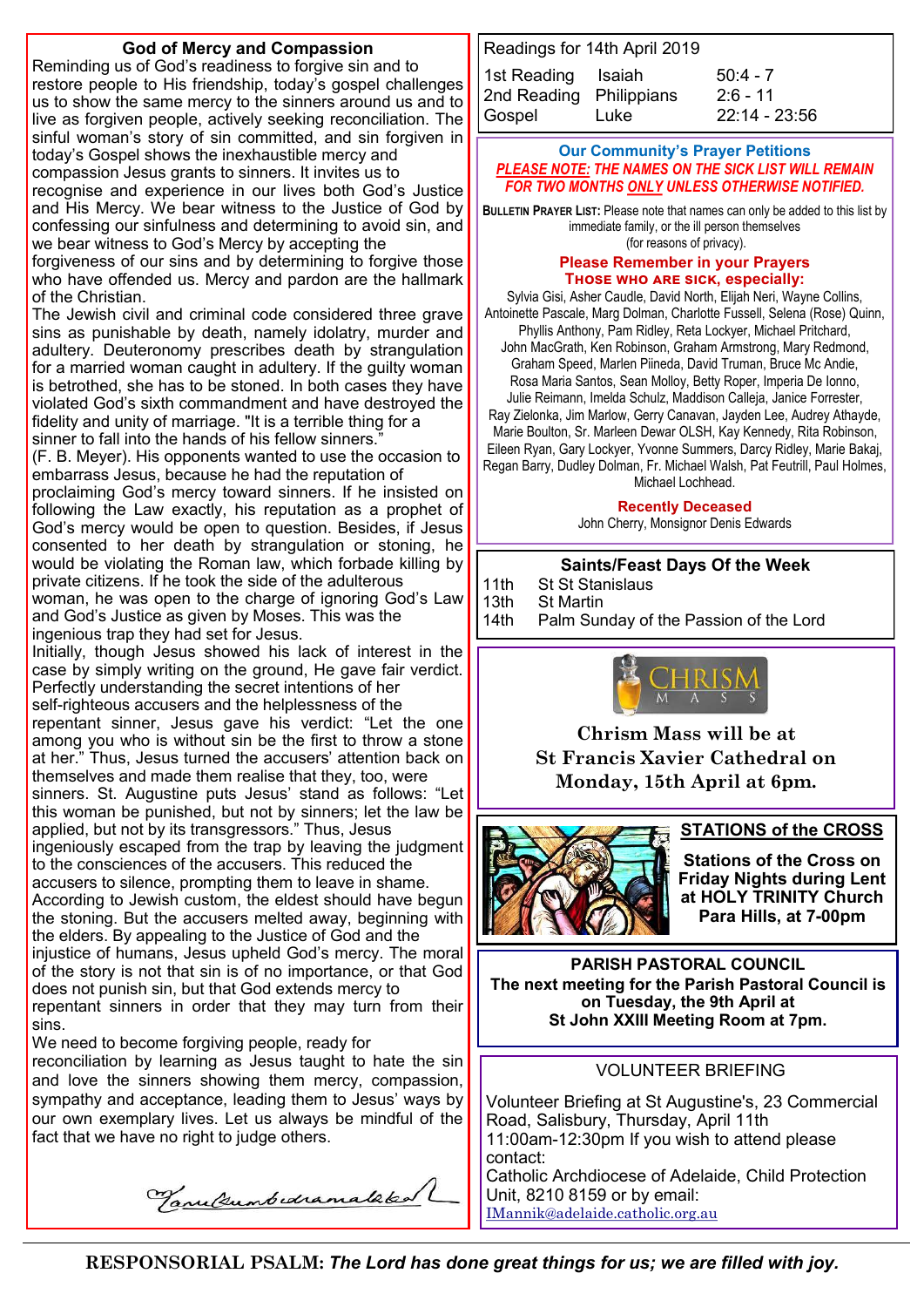#### **ST VINCENT DE PAUL HQ: 1300 729 202 from 9.00am — 1.00pm or www.vinnies.org.au**

#### **St Vincent de Paul Modbury Conference**

*Lord your timeless lesson sings out in the voice of constant waves, in the wind through the trees and in the harmonies of life. Wash clean our ears to hear you, make us listen now, for we need your great wisdom to assist us in our life. Amen.*

Five home visits requested last week, making it a fairly normal one. Of the 50 visits this year, only 10 so far have been "repeat" calls.

This week we would appreciate any donations of: Jam, canned meat, canned carrots and tea bags (small).

When we have bread surplus to our visit requirements, the extra loaves and rolls left out at Mass time will be made available free of charge.

*It will greatly help if any or all of these items could be placed in the Vinnies' collection basket.* 

#### **REACH OUT GROUP**

Reader: Rafael M. Altar Server: Leo N.

Tuesday 9 April, 2019 9.15am Mass at St John XXIII Offertory: Bob & Gwen B. Communion: Maureen F.& Margaret D.

**All Welcome**



DEVELOPMENT FUND 2019

Congratulations John McGee No. 38 Drawn by John McGee for Jo Treadwell

> Contact: Marg Dolman 8264 1317 to be included in the draw.

#### **HAPPY BIRTHDAY APRIL BABIES**

- 9th Matthew Chambers
- 10th Donna Mills, Mathew Ager
- 11th Nicole Smyczek, Barbara Mathews, Mary Molloghan
- 13th Trish Augustyn
- 14th Claude Mills, Ian Mills, Damian Bowman







Salma featured in Project Compassion 2013. At the time she was pregnant with her first child, sick and terribly frightened. In distress, she sought the help of a midwife trained by Caritas' Safe Motherhood Program. Six years on, she's now a healthy mother of two strong, happy

children. Salma is committed to giving her children the education they need to provide them with the future she hoped for.

**Please donate to Project Compassion 2019 and help reduce infant mortality rates in countries like Bangladesh and provide hope to pregnant women in remote communities for happy and healthy families.**

**Lives change when we all give 100%.** You can donate through Parish boxes and envelopes, by visiting

[www.caritas.org.au/projectcompassion](http://www.caritas.org.au/projectcompassion) or phoning 1800 024 413.

**The Caritas Australia Project Compassion boxes and envelopes for Lent are available for collection at the back of the Church**

#### **PARISH REVIEW**

You will almost certainly recall that the parish has been planning to undertake a whole of parish review. The Review Team has been meeting and has conducted the review of one of our groups as a trial of its process and is now ready to begin contacting other groups.

If you are the contact person for any group in the parish you will shortly hear from the Parish Review Team asking your group to respond to a questionnaire about your activities. The review will assist us in our planning and goal setting for improvement as we move forward. The team is really looking forward to the conversations they will have with the many and various groups to hear about how they are serving the needs of our parishioners.

Carolyn M Ost for **Parish Review Team**

# *OTHER ACTIVITIES DURING THE WEEK*

| Mon<br><b>Tue</b><br>l Tue<br><b>Ned</b><br>  Thu | 8th Apr<br>9th Apr | Bowls<br>Reach Out<br>9th Apr Parish Pastoral Council<br><b>10th Apr</b> Seniors Social Club<br><b>11th Apr</b> St Vincent de Paul | 1 <sub>pm</sub><br>9.45am<br>7 <sub>pm</sub><br>1 <sub>pm</sub> | St John XXIII<br>St John XXIII<br>St John XXIII<br><b>Holy Trinity</b> | $\begin{array}{c} \n\text{tc} \\ \text{fc}\n\end{array}$<br>r<br>s |
|---------------------------------------------------|--------------------|------------------------------------------------------------------------------------------------------------------------------------|-----------------------------------------------------------------|------------------------------------------------------------------------|--------------------------------------------------------------------|
| l Fri                                             | 12th Apr           | (Modbury Conference)<br>Craft Group                                                                                                | $4pm - 6pm$<br>9.30am - 12pm                                    | St John XXIII<br>St John XXIII                                         |                                                                    |

**CHILDRENS PRAYER**

Merciful Jesus, help us o be understanding and forgiving, and to emember that we all make mistakes ometimes. Amen



**GOSPEL ACCLAMATION:** *Praise to you, Lord Jesus Christ, king of endless glory! With all your heart turn to me, for I a tender and compassionate. Praise to you, Lord Jesus Christ, king of endless glory!*